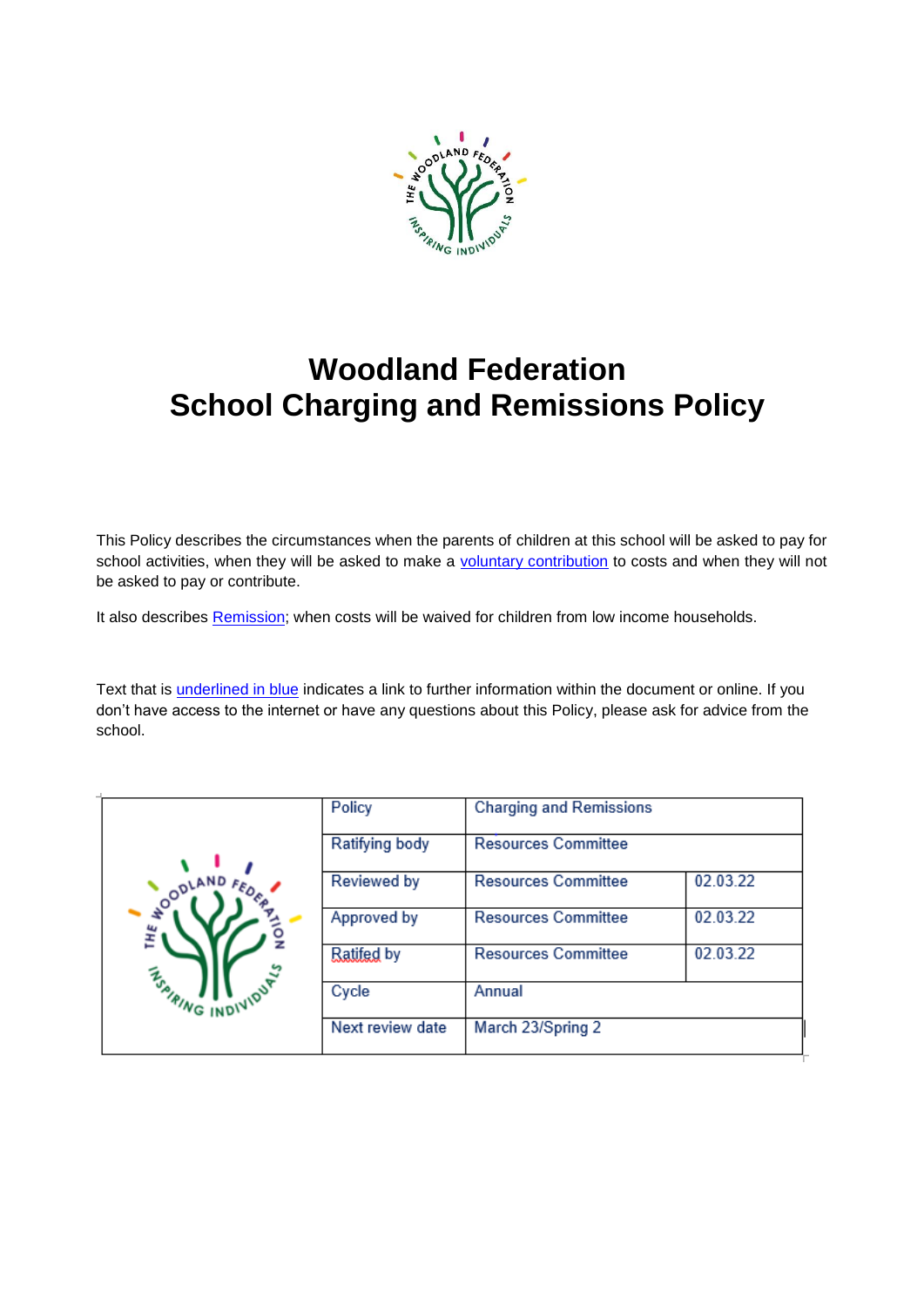

# **Charging and Remissions Policy**

| Section                           | <b>Contents</b>                               | Page |
|-----------------------------------|-----------------------------------------------|------|
| <b>Description of this Policy</b> | 1                                             |      |
| 1                                 | <b>Equality and Safeguarding Statements</b>   | 3    |
| 2                                 | Introduction                                  | 3    |
| 3                                 | <b>Responsibilities</b>                       | 3    |
| 4                                 | <b>Policy Statement</b>                       | 3    |
| 5                                 | <b>Voluntary Contributions</b>                | 3    |
| 6                                 | Optional activities outside of the school day | 4    |
| 7                                 | Education partly during school hours          | 4    |
| 8                                 | <b>Music Tuition</b>                          | 4    |
| 9                                 | <b>Residential Trips</b>                      | 5    |
| 10                                | Remission                                     | 5    |
| 11                                | <b>Calculating Charges</b>                    | 6    |
| 12                                | Policy version                                | 6    |
| 13                                | Contacts for further information              | 6    |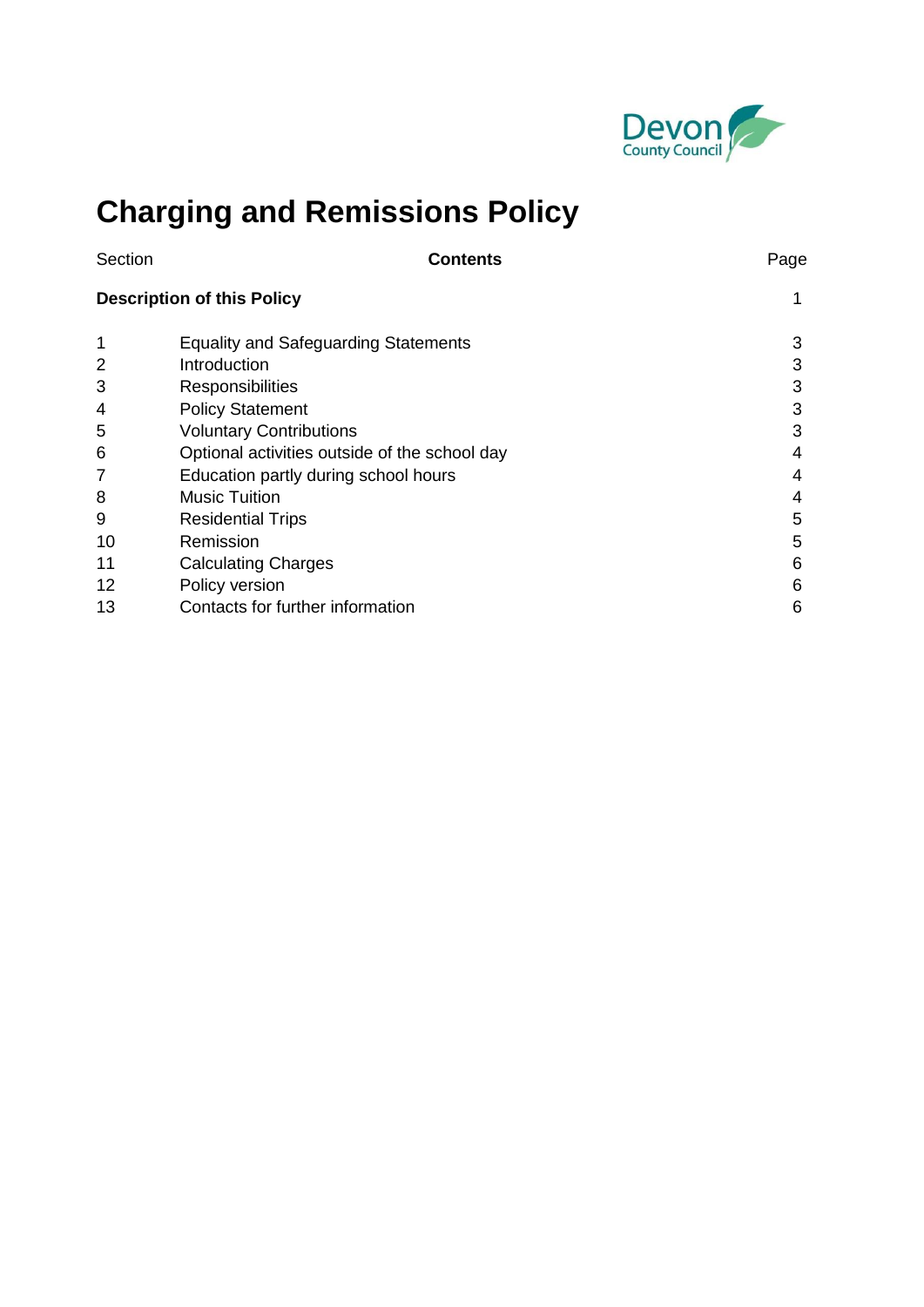### **1 Equality and Safeguarding Statements**

- 1.1 This school and Devon County Council will only commit to policies and practices which will eradicate discrimination and promote equality for all, regardless of age, gender, disability, religion and belief, race and ethnicity and sexual orientation. This policy will be subject to an Impact Assessment which will be integral to all reviews.
- 1.2 We and our partners recognise that safeguarding is everybody's responsibility. Whether their interest is in all young people 'staying safe' in all aspects of our services, or whether they are working in specific areas of vulnerability, all staff will have appropriate training and induction so that they understand their roles and responsibilities and are confident in carrying them out. Settings, schools, children, young people and their parents or carers, or any member of the community should feel secure that they could raise any issues or concerns about the safety or welfare of children and know that they will be listened to and taken seriously. This will be achieved by maintaining an ethos of commitment to safeguarding and promoting the welfare of children and young people. This is supported by a clear child protection policy, appropriate induction and training, briefings on and discussion of relevant factors and refreshed learning in line with current legislation and guidelines.

# **2 Introduction**

2.1 The purpose of the Policy is to ensure that there is clarity over those items which the school will provide free of charge and for those items where there may be charge.

The Policy has been informed by the Department for Education Guidance ["Charging For](https://www.gov.uk/government/publications/charging-for-school-activities)  [School Activities"](https://www.gov.uk/government/publications/charging-for-school-activities) which was last updated in May 2018.

## **3 Responsibilities**

3.1 The head teacher will ensure that staff are familiar with and correctly apply the policy. The Governors will review the policy from time to time to ensure that it meets with current guidance from the Department for Education.

### **4 Policy Statement**

4.1 All activities that are a part of the National Curriculum<sup>1</sup> for compulsory school age children,<sup>2</sup> necessary as part of a syllabus for a prescribed public examination that the pupil is being prepared for at school, or part of religious education will be provided free of charge. This includes any materials, equipment, and transport to take pupils between the school and the activity.

We will normally make a charge unless the teaching is an essential part of either the National Curriculum or a public examination syllabus being followed by the pupil(s) at school, **5 Voluntary Contributions**

<span id="page-2-0"></span>

 $\overline{a}$ 

 $1$  The national curriculum is a set of subjects and standards used by primary and secondary schools so children learn the same things. It covers what subjects are taught and the standards children should reach in each subject.

<sup>&</sup>lt;sup>2</sup> Children reach compulsory school age on the prescribed day following their 5th birthday (or on their fifth birthday if it falls on a prescribed day). They must be in full time education by the beginning of the term following this. The prescribed days are 31 August, 31 December and 31 March. Children who are of compulsory school age do not have to be in school – they may be Home Educated.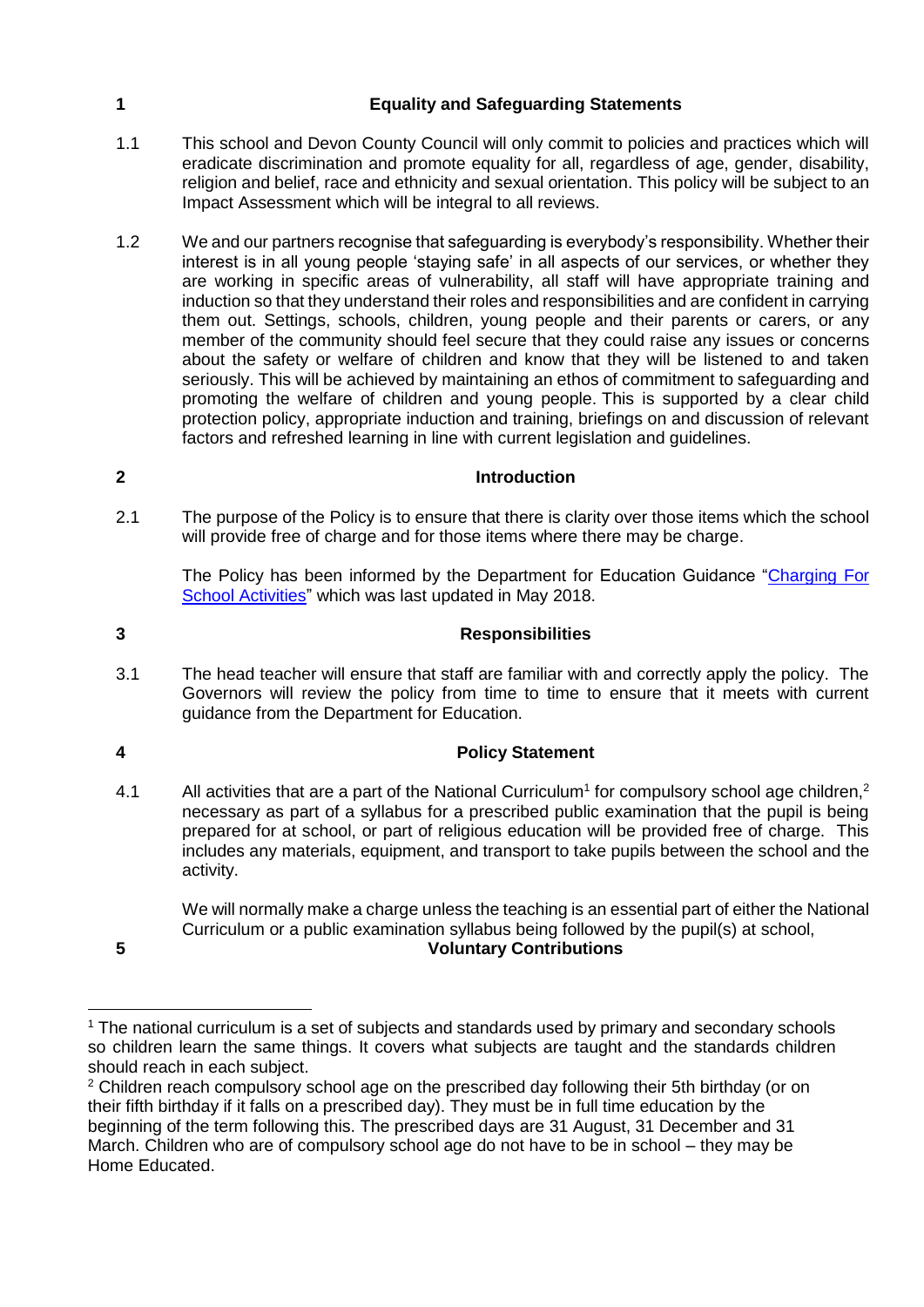5.1 We will ask parents to make a voluntary contribution towards costs for activities during the school day<sup>3</sup> which entail additional costs (for example school trips). If the activity cannot be funded without voluntary contributions it will be made clear when parents are initially informed about the planned activity that this is the case. The head teacher or teacher will also make it clear to parents that there is no obligation to make any contribution. No pupil will be prevented from participating because his/her parents cannot or will not make a contribution. However, if insufficient funds are available it may be necessary to curtail or cancel activities or trips.

From time to time we may invite a non-school based organisation such as a theatre company to arrange an activity or performance during the school day. Such organisations may wish to charge in these circumstances the school may ask for a voluntary contribution from parents.

#### **6 Optional activities outside of the school day**

6.1 We will charge for optional, extra activities provided outside of the school day. Such activities are not part of the National Curriculum, part of a syllabus for a prescribed public examination that the pupil is being prepared for at the school or part of religious education. Examples are sports activities, theatre visits and extended day services such as the before and after school club. Charges will be based on the cost incurred less any specific funding received, except the before and after school club which will be charged at a commercial rate.

#### **7 Education partly during school hours**

- 7.1 A charge will only be made for the activity outside school hours if it is not part of the National Curriculum, not part of a syllabus for a prescribed public examination that the pupil is being prepared for at the school and not part of religious education.
	- A) Non-Residential

Where less than 50% of the time spent on activity falls during school hours, it is deemed to have taken place outside school hours.

B) Residential

If the number of school sessions taken up by the visit is equal to or greater than 50% of the number of half days spent on the visit, it is deemed to have taken place during school hours (even if some activities take place late in the evening).

 $\overline{a}$ 

#### **8 Music Tuition**

8.1 Charges may be made for teaching either an individual pupil or groups of any appropriate size to play a musical instrument or to sing. Charges may only be made if the teaching is not an essential part of either the National Curriculum or a public examination syllabus being followed by the pupil(s), or the first access to the Key Stage 2 Instrumental and Vocal Tuition Programme (Wider Opportunities).<sup>4</sup>

<sup>&</sup>lt;sup>3</sup> Under [The Education \(School Day and School Year\) \(England\) Regulations 1999,](http://www.legislation.gov.uk/uksi/1999/3181/contents/made) the school day is split into two half-day sessions, whatever time it starts and finishes. A school half day is any length of time up to 12 hours when the school meets, ending at noon or midnight that day. At this school, the session times are: Morning from 0900 to 1215 Afternoon from 1215 to 1530 <sup>4</sup> For further information, see [www.education.gov.uk/publications/eOrderingDownload/0184-](http://www.education.gov.uk/publications/eOrderingDownload/0184-2006PDF-EN-01.pdf) [2006PDF-EN-01.pdf](http://www.education.gov.uk/publications/eOrderingDownload/0184-2006PDF-EN-01.pdf)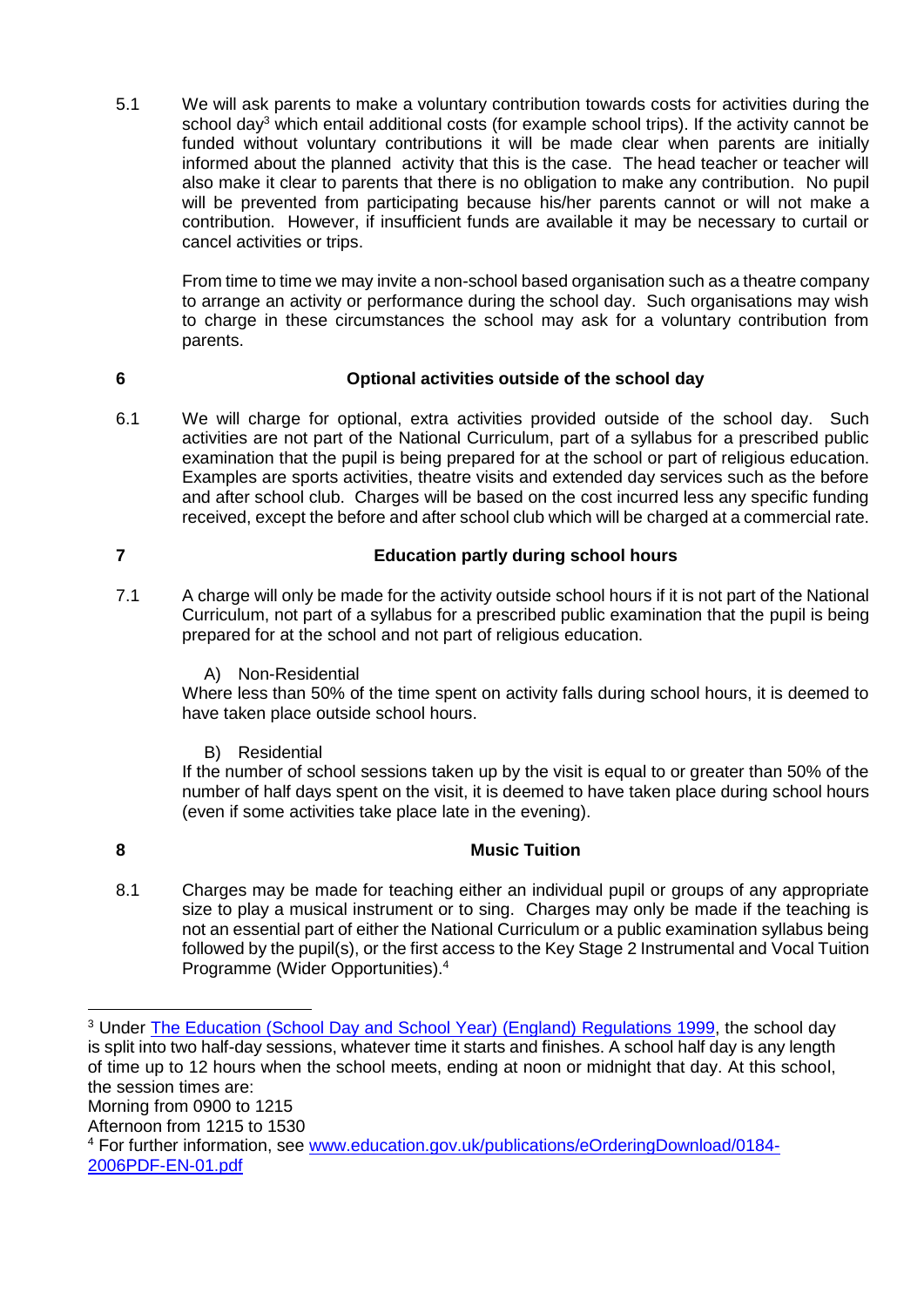#### **9 Residential Trips**

- 9.1 There will be **no charge** for:
	- Education provided on any visit that takes place during school hours:
	- Education provided on any visit that takes place outside school hours if it is:
		- o part of the National Curriculum, or
		- $\circ$  part of a syllabus for a prescribed public examination that the pupil is being prepared for at the school, or
		- o part of religious education; and
		- supply teachers to cover for those teachers who are absent from school accompanying pupils on a residential visit.

The school **will charge** for:

Board and lodging (the charge will not exceed the actual costs).

#### <span id="page-4-0"></span>**10 Remission**

- 10.1 When parents are informed about a forthcoming visit, it will be made clear that parents who can prove they are in receipt of any of the following benefits will be exempt from paying the cost of board and lodging:
	- Income Support
	- income-based Jobseeker's Allowance
	- income-related Employment and Support Allowance
	- support under Part VI of the Immigration and Asylum Act 1999
	- the guaranteed element of Pension Credit
	- Child Tax Credit (provided you're not also entitled to Working Tax Credit and have an annual gross income of no more than £16,190)
	- Working Tax Credit run-on paid for 4 weeks after you stop qualifying for Working Tax Credit
	- Universal Credit if you apply on or after 1 April 2018 your household income must be less than £7,400 a year (after tax and not including any benefits you get)

(The criteria that entitle families to an exemption from paying for the cost of board & lodging has been aligned with free school meals criteria.)

The Governors have agreed that children who are not covered by the Remission Policy above may be subsidised in accordance with need, as identified by the Headteacher, so that no child is discriminated against. All applications for support/special consideration should be made direct to the head teacher.

### **11 Calculating Charges**

11.1 When charges are made for any activity, whether during or outside of the school day, they will be based on the actual costs incurred, divided by the total number of pupils participating. There will be no levy on those who can pay to support those who are unable to or do not wish to pay.

#### **Policy version:**

This policy was determined by the Resources Committee of The Woodland Federation on  $2<sup>nd</sup>$  March 2022. It will be reviewed and determined annually.